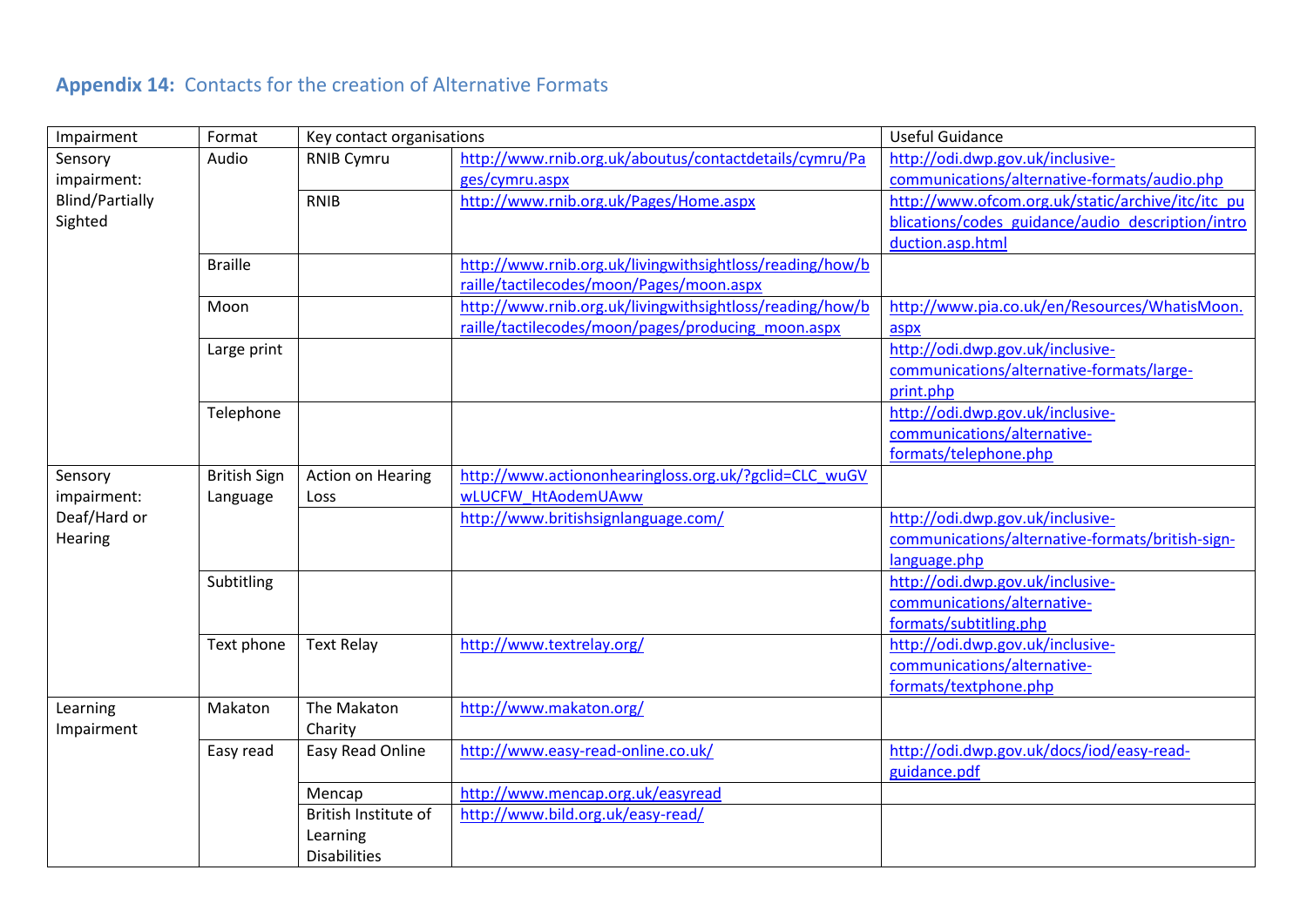## **Appendix 15:** DSW Guidance on appropriate use of imagery: Key points to consider when using photo's and images

1. If you are trying to portray sport, then make sure the photo is active, i.e. shows sport being *played*, rather than people who look like they might be involved in sport in a static pose







2. Where a specific level of ability is required for the session, make sure this is reflected in the images/photos i.e. If it is a community cycling session you are advertising, try and use

community level photos rather than *just* using Paralympic level images/photos (you can use this level, as it will inspire – but *only* using may just intimidate)

**Use ... [Not ...](http://www.google.co.uk/imgres?q=mark+colbourne+disability+sport+wales&start=96&um=1&hl=en&tbo=d&biw=1680&bih=881&tbm=isch&tbnid=Vo_zH-v0kUTeIM:&imgrefurl=http://www.bbc.co.uk/news/uk-wales-19449352&docid=l5AWkY55bnBgCM&imgurl=http://news.bbcimg.co.uk/media/images/62619000/jpg/_62619059_015832843-1.jpg&w=640&h=360&ei=0hoBUdrbHMeI0AWlyoGADQ&zoom=1&iact=hc&vpx=1015&vpy=406&dur=737&hovh=168&hovw=300&tx=221&ty=86&sig=105139736739589226934&page=3&tbnh=143&tbnw=240&ndsp=53&ved=1t:429,r:29,s:100,i:91) Not ...** 





3. When trying to demonstrate a session **is inclusive** make sure the image demonstrates inclusion, not separateness

i.e. if you are wanting to advertise an inclusive badminton club, then don't just represent disabled people playing, ensure the image reflects the fact that anyone would be welcome.

### **NB:**

If you are setting up a disability sport activity, aimed at people with a specific impairment, then make sure that impairment group/sport is represented (and therefore using the kind of image under '*Not...*' for point 3 would be appropriate for the example just mentioned)